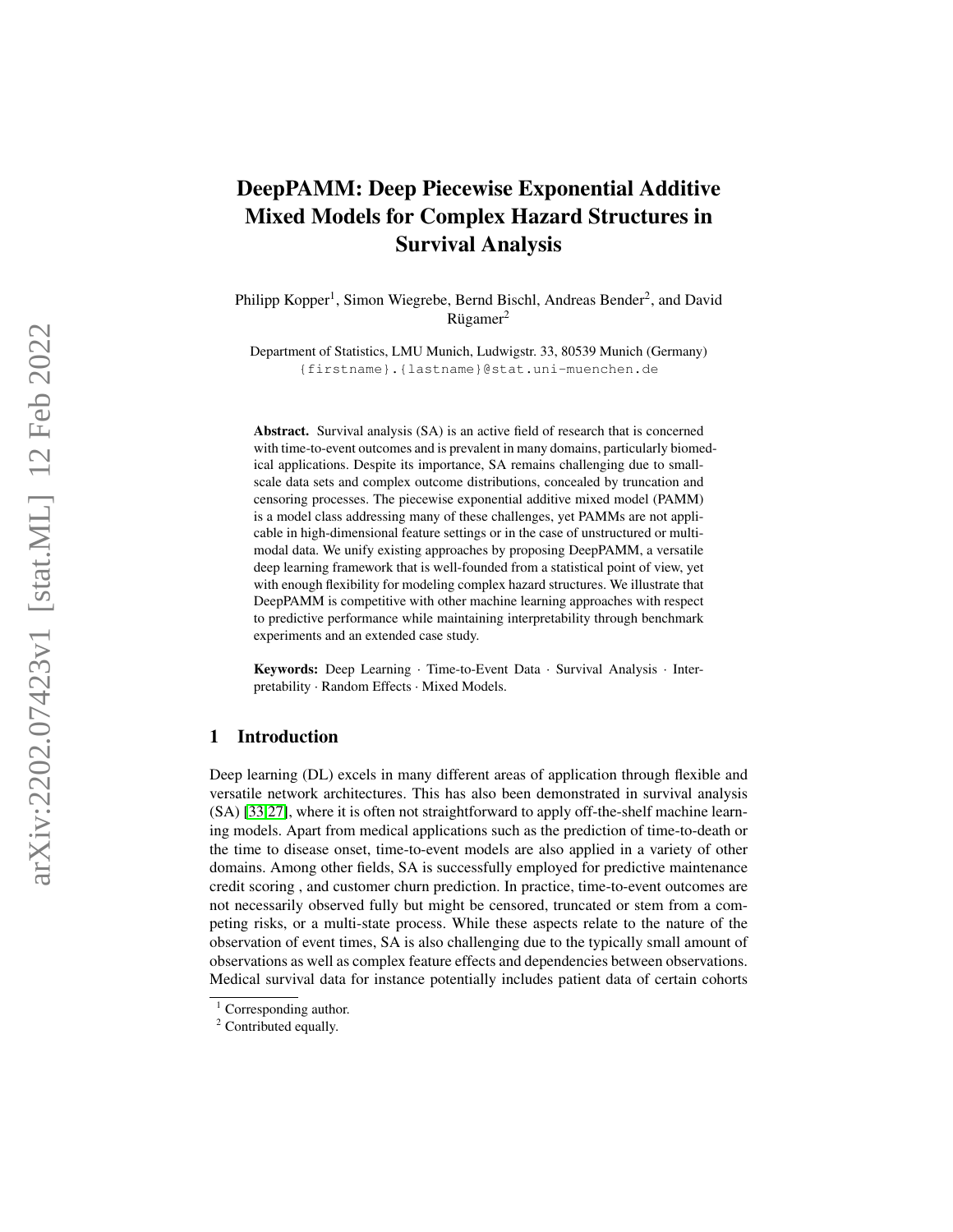(such as patients from different hospitals with varying levels of patient care), longitudinal data with recurrent events or includes time-varying features such as a patient's vital status. Additionally, data can be multimodal (e.g., tabular patient information paired with medical images).

*Our contribution* In this paper, we introduce a novel method called *DeepPAMM* for continuous time-to-event data that enables the hazard-based learning of survival models via neural networks and supports 1) many common survival tasks, including rightcensored, left-truncated, competing risks, or multi-state data as well as recurrent events; 2) the estimation of inherently interpretable feature effects; 3) learning from multiple data sources (e.g., tabular and imaging data); 4) time-varying effects and time-varying features; 5) the modeling of repeated or correlated data using random effects.

# 2 Related Literature

Various models have been brought forward in SA. We will distinguish between models developed from a statistical point of view (Section [2.1\)](#page-1-0), machine learning approaches (Section [2.2\)](#page-1-1) and recently proposed deep learning frameworks (Section [2.3\)](#page-2-0).

## <span id="page-1-0"></span>2.1 Piecewise exponential additive models and Cox proportional hazard models

The Cox proportional hazard model (CPH) [\[11\]](#page-11-0) is the most widely used survival model. Under certain assumptions [\[42\]](#page-12-2) the Cox PH model is equivalent to the piecewise exponential model (PEM). The original formulation of the PEM, a parametric, linear effects, PH model, goes back to [\[14\]](#page-11-1). The general idea is to partition the follow-up time into  $J$  intervals and to assume piecewise constant hazards in each interval. The originally proposed PEM requires a careful choice of the number and placement of interval cutpoints. The piecewise exponential additive model (PAM) [\[2](#page-10-0)[,3](#page-10-1)[,9\]](#page-11-2) is an extension of the PEM. PAMs estimate the baseline hazard and other time-dependent effects as smooth functions over time via penalized splines. This leads to more plausible and robust hazard estimates and (indirectly) lower computational cost. PAMs can be further generalized to piecewise exponential additive mixed models (PAMMs) by adding frailty terms (random effects). While PEMs and PAMMs can deal with many types of survival data (see, e.g., [\[6,](#page-10-2)[4\]](#page-10-3)), they are limited w.r.t. the complexity of feature effects that they can estimate, especially in the case of high-dimensional features and interactions and cannot handle unstructured data.

#### <span id="page-1-1"></span>2.2 Machine Learning Approaches

In recent years a large number of machine learning methods for SA have been put forward. Random forest (RF) based methods include the random survival forest (RSF) [\[20\]](#page-11-3) and more recently the oblique random survival forests (ORSF) [\[21\]](#page-11-4). In contrast to conventional RFs [\[8\]](#page-11-5), these adaptions make the models applicable to survival data by adjusting the splitting criterion. Next to trees and forests, several boosting methods exist, such as XGBoost [\[10\]](#page-11-6) or component-wise boosting for accelerated-failure time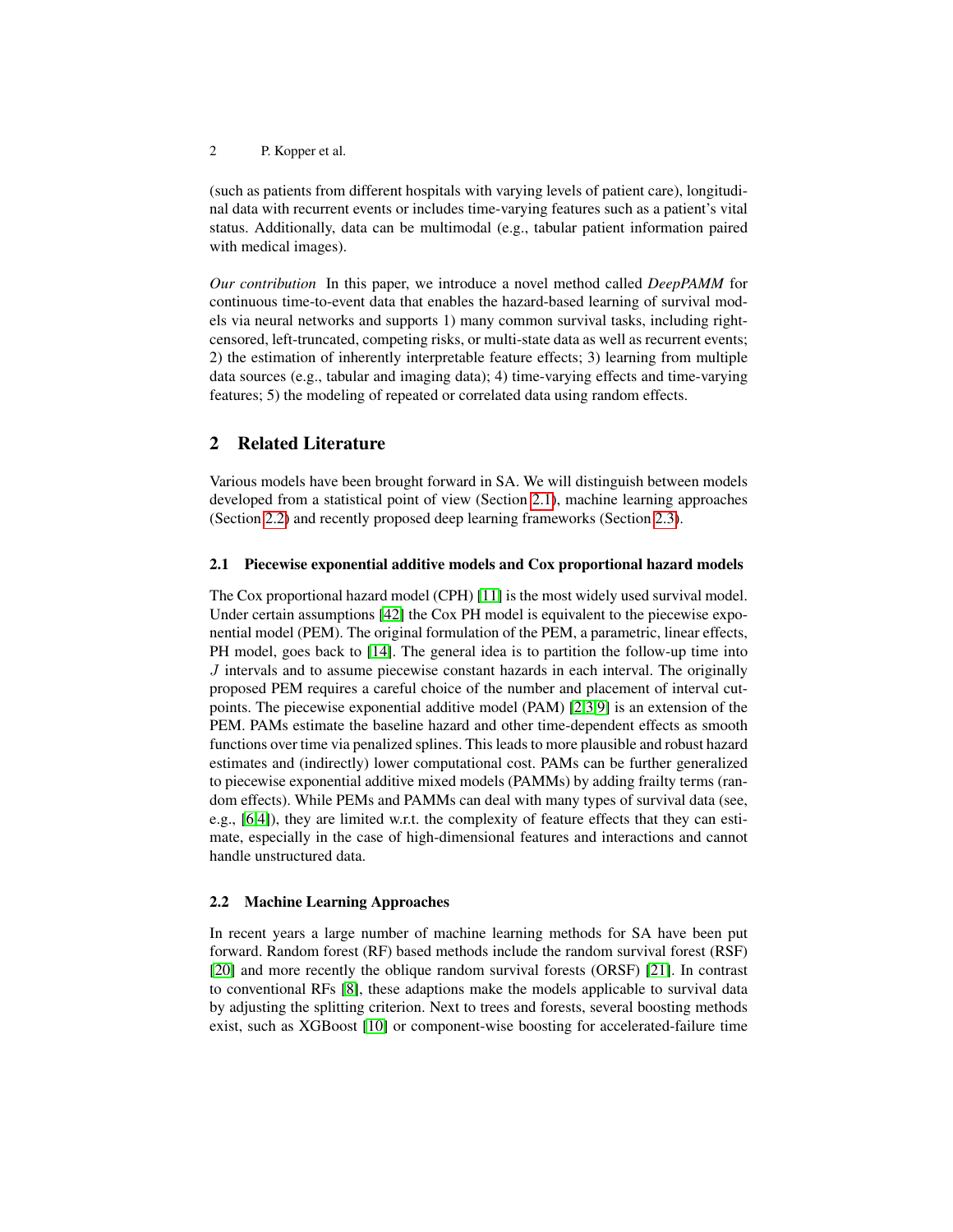models [\[36\]](#page-12-3) and non-parametric hazard boosting [\[28\]](#page-12-4). More recently and closest to our work, [\[4\]](#page-10-3) have proposed a general machine learning approach for various survival tasks based on PEMs and demonstrated its application using the standard XGBoost implementation.

## <span id="page-2-0"></span>2.3 Deep Learning Approaches

Various deep learning approaches have been proposed for SA, with the first approaches dating back to the mid-1990s (see, e.g., [\[12\]](#page-11-7)). More recent approaches include both discrete-time methods like DeepHit [\[27\]](#page-12-1) or Nnet-survival [\[15\]](#page-11-8) and continuous-time methods such as DeepSurv [\[22\]](#page-11-9) or CoxTime [\[24\]](#page-11-10). DeepHit parametrizes the probability mass function by a neural network and specifically targets competing risks, but is only able to predict survival probabilities for a given set of discrete follow-up time points due to its time-discretization approach. Nnet-survival, by contrast, models discrete hazards and provides flexibility in terms of architecture choice, but it also relies on discretization of event times. DeepSurv is a Cox PH model with the linear predictor replaced by a deep feed-forward neural network. CoxTime further improves upon DeepSurv by allowing for time-varying effects, thereby overcoming the proportional hazards assumption. A deep Gaussian process to predict competing risks is proposed in [\[1\]](#page-10-4). While all previous methods focus on tabular data, a few multimodal networks such as [\[17,](#page-11-11)[23,](#page-11-12)[30,](#page-12-5)[40\]](#page-12-6) have also been proposed as well as survival tasks combined with a generative appraoch [\[41\]](#page-12-7). The first combination of PEMs with a NN was proposed by [\[29\]](#page-12-8). [\[7\]](#page-10-5) discussed the estimation of PEM by representing generalized linear models via feed-forward NNs, and [\[13\]](#page-11-13) proposed the estimation of the shape of the hazard rate with NNs. [\[25\]](#page-11-14) also discussed the parametrization of the PEM via NNs with application to tabular data. As for PEMs, the choice of cut-points in their framework is crucial for performance and computational complexity. Our framework eliminates this problem.

## 3 Piecewise Exponential Additive Models

Survival analysis aims to estimate the survival function  $S(t) = P(T > t)$ . Instead of directly estimating  $S(t)$ , the hazard function

$$
h(t) := \lim_{\Delta t \to 0^+} \frac{P(t < T < t + \Delta t | T \ge t)}{\Delta t} \tag{1}
$$

is modeled. The survival function can be derived from  $h(t)$  via  $S(t) = \exp(-\int_0^t h(s) ds)$ . A hazard for time point  $t \in \mathcal{T}$ , conditional on a potentially time-varying feature vector  $\boldsymbol{x}(t) \in \mathbb{R}^P$ , can be defined by

<span id="page-2-1"></span>
$$
h(t|\mathbf{x}(t),k) = \exp\left(\rho(\mathbf{x}(t),t,k)\right), k = 1,\ldots,K.
$$
 (2)

The function  $\rho(\cdot)$  represents the effect of (time-dependent) features  $x(t)$  on the hazard and can itself be potentially time- and transition-specific.  $k$  indicates a transition, e.g., from status  $\theta$  to status  $k$  in competing risks or the transition between two states in the multi-state setting. In the following, we will set K to 1 for better readability and only address the single risk application if not stated otherwise. Further omitting the dependence on  $t$ , [\(2\)](#page-2-1) reduces to the familiar PH form known from the Cox model.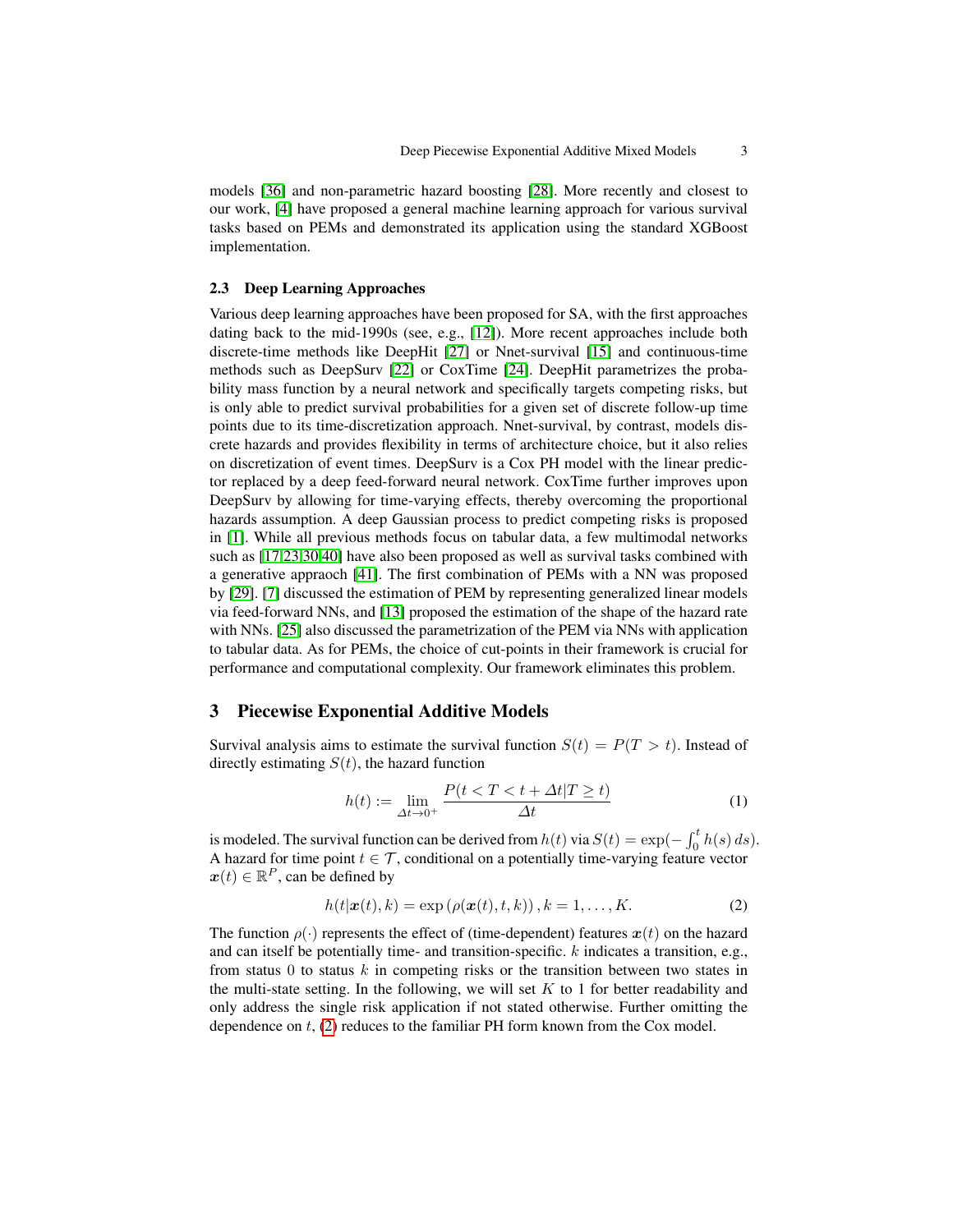#### 3.1 Data Transformation

PEMs and PAMs approximate [\(2\)](#page-2-1) via piecewise constant hazards, which requires a specific data transformation, creating one row in the data set for each interval a subject was at risk. Assume observations (subjects)  $i = 1, \ldots, n$ , for which the tuple  $(t_i, \delta_i, x_i)$ with event time  $t_i$ , event indicator  $\delta_i \in \{0, 1\}$  (1=event, 0=censoring) and feature vector  $x_i$  is observed. PAMs partition the follow up into J intervals  $(\kappa_{j-1}, \kappa_j], j = 1, \ldots, J$ . This implies a new status variable  $\delta_{ij} = 1$  if  $t_i \in (\kappa_{j-1}, \kappa_j] \wedge \delta_i = 1$ , and 0 otherwise, indicating the status of subject i in interval j. Further, we create a variable  $t_{ij}$ , the time subject  $i$  was at risk in interval  $j$ , which will enter the analysis as an offset. Lastly, the variable  $t_j$ , (e.g.,  $t_j := \kappa_j$ ) is a representation of time in interval j and the feature based on which the model estimates the baseline hazard and time-varying effects. In order to transform the data to the piecewise exponential data format (PED), time-constant features  $x_i$  are repeated for each of  $J_i$  rows, where  $J_i$ , denotes the number of intervals in which subject  $i$  was at risk. This data augmentation step transforms a survival task into a standard Poisson regression task. Depending on the setting, e.g., right-censoring, recurrent events, left truncation, etc., the specifics of the data transformation vary, but the general principles remain the same. For more details we refer to [\[5](#page-10-6)[,4](#page-10-3)[,32\]](#page-12-9).

#### 3.2 Model Estimation

Given the transformed data, PAMs approximate [\(2\)](#page-2-1) by  $h(t|\mathbf{x}_i(t)) = \exp(\rho(\mathbf{x}_{i}, t_i)) :=$  $h_{ij}$ ,  $\forall t \in (\kappa_{j-1}, \kappa_j]$ , where  $x_{ij}$  is the feature vector of subject *i* in interval *j*. Assuming  $\delta_{ij}$  ∼ Poisson( $\mu_{ij} = h_{ij} t_{ij}$ ), the log-likelihood contribution of subject *i* is given by  $\ell_i = \sum_{j=1}^{J_i} (\delta_{ij} \log(h_{ij}) - h_{ij} t_{ij})$ , where

$$
\log(h_{ij}) = \beta_0 + f_0(t_j) + \sum_{p=1}^P x_{ij,p} \beta_p + \sum_{l=1}^L f_l(x_{ij,l}),
$$

with log-baseline hazard  $\beta_0 + f_0(t_j)$ , linear feature effects  $\beta_p$  of features  $x_{ij,p} \subseteq x_{ij}$ and univariate, non-linear feature effects  $f_l(x_{ij,l})$  of features  $x_{ij,l} \subseteq x_{ij}$ . Both  $f_0$ and  $f_l$  are defined via a basis representation, i.e.,  $f_l(x_{ij,l}) = \sum_{m=1}^{M_l} \theta_{l,m} B_{l,m}(x_{ij,l})$ with basis functions  $B_{\cdot,m}(\cdot)$  (such as B-spline bases) and basis coefficients  $\theta_{\cdot,m}$ . To avoid underfitting, the basis dimensions  $M_0$  (for  $f_0$ ) and  $M_l$  (for  $f_l$ ) are set relatively high. To avoid overfitting, the basis coefficients are estimated by optimizing an objective function that penalizes differences between neighboring coefficients. Let  $\beta = (\beta_0, \ldots, \beta_P)^{\top}$  and  $\theta_l = (\theta_{l,1}, \ldots, \theta_{l,M_l})^{\top}$ ,  $l = 0, \ldots, L$ . The objective function minimized to estimate PAMs is the penalized negative log-likelihood given by  $-\log \mathcal{L}(\beta, \theta_0, \ldots, \theta_L) + \sum_{l=0}^{L} \psi_l \Psi(\theta_l)$ , where the first term is the standard negative logarithmic Poisson likelihood, comprised of likelihood contributions  $\ell_i$ , and the second term  $\Psi(\theta_l)$  is a quadratic penalty with smoothing parameter  $\psi_l \geq 0$  for the respective spline  $f_l$ . Larger  $\psi_l$  lead to smoother  $f_l$  estimates (see [\[43,](#page-12-10)[6\]](#page-10-2) for details).

# 4 Deep Piecewise Exponential Additive Mixed Models

DeepPAMMs extend PAM(M)s with hazard as defined in [\(2\)](#page-2-1) by allowing for deep neural networks (NN) in the additive predictor. Instead of combining PAMMs with (deep)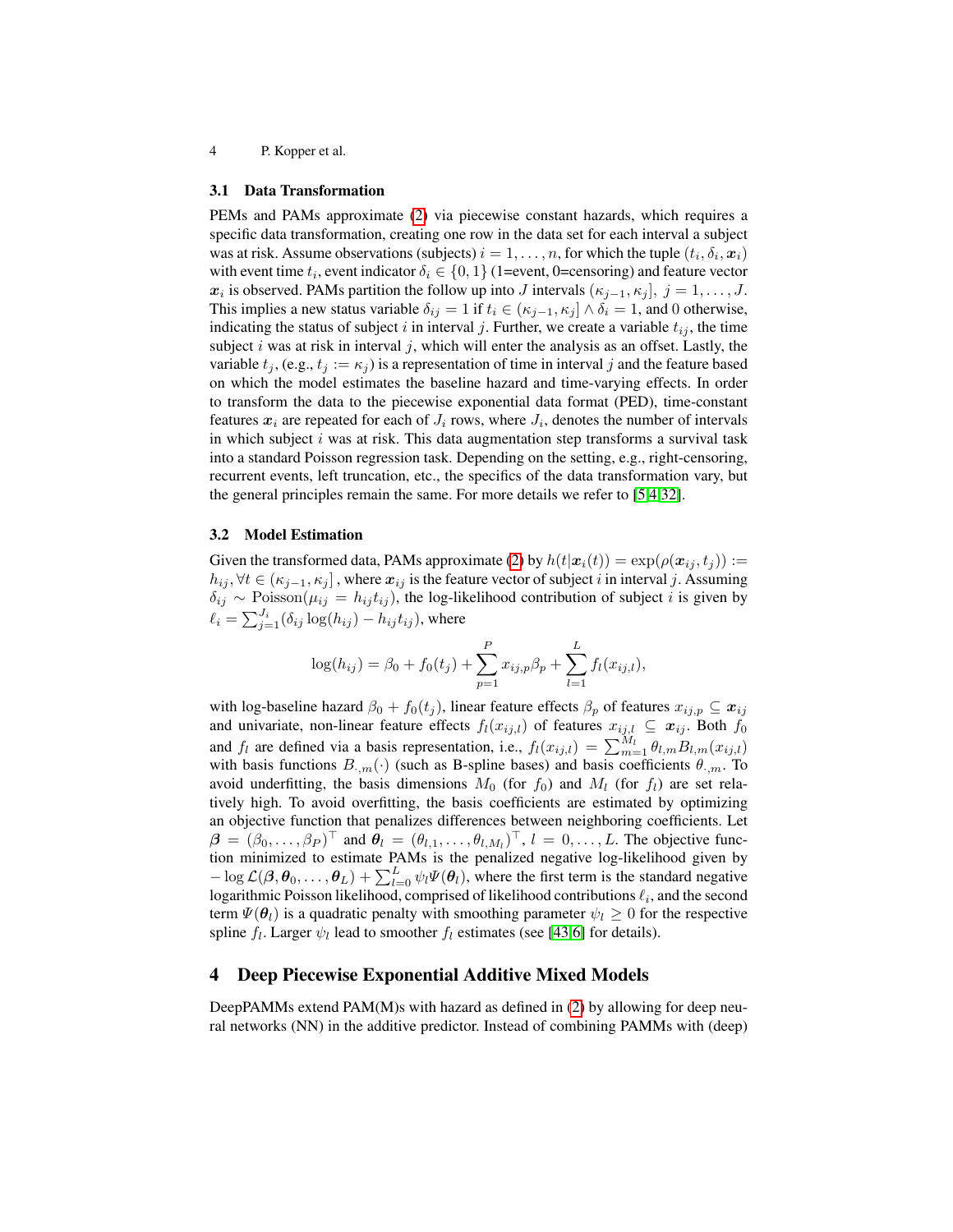<span id="page-4-2"></span>

Fig. 1: Exemplary architecture of a DeepPAMM. A DeepPAMM comprises a PAMM (black path) and additionally either a deep neural network (DNN) for unstructured data (yellow path), a DNN for tabular features (blue path), or both. The unstructured data, e.g., images, are summarized to latent representations of size  $R$ , repeated J times, and concatenated (c) with the tabular data's latent representation of size  $S$ , as well as raw tabular data of size Q. Finally, the offset is added to the output and the network is trained using the Poisson loss for each of the  $K$  competing risks.

NNs in a two-stage approach, we embed the PAMM into the NN similar to [\[35\]](#page-12-11) and train the network based on the (penalized) likelihood in an end-to-end manner.

*Network Definition* While PAMMs restrict  $\rho$  to structured additive effects, the hypothesis space of DeepPAMMs can also be modeled using a deep NN. Assume that the NN  $d(\cdot)$  is used to process a potentially time-varying (unstructured) data source  $z(t)$ . We first assume a time-constant effect of  $z(t)$  and extend the PAMM's definition to

<span id="page-4-0"></span>
$$
h(t|\mathbf{x}(t),\mathbf{z}(t)) = \exp\{\rho(\mathbf{x}(t),t) + d(\mathbf{z}(t))\},\tag{3}
$$

by adding one (or several) NN predictor(s) to the structured predictor.

The predictor  $d(z(t))$  can be modeled using an arbitrary NN. For example, a Deep-PAMM can combine a PAM with an additional NN to explore non-linearities and interactions in tabular features (beyond the ones specified in the structured part). Alternatively, a DeepPAMM can combine different data modalities, e.g., tabular patient data and corresponding medical scans using a convolutional NN for  $d$ . By [\(3\)](#page-4-0), DeepPAMM learns a piecewise constant hazard rate

<span id="page-4-1"></span>
$$
h_{ij} = \exp\{B_{ij}\boldsymbol{w} + \sum_{u=1}^{U} \zeta_{ij,u}\gamma_u\},\tag{4}
$$

for each observation i and each discrete interval j, where  $B_{ij}$  subsumes all Q structured features (linear and basis evaluated features) with weights  $w$ .  $\zeta_{ij,1}, \ldots, \zeta_{ij,U}$  are  $U =$  $R + S$  latent representations learned from the deep network part that processes tabular data (into  $S$  latent features) and unstructured data (into  $R$  latent features). The network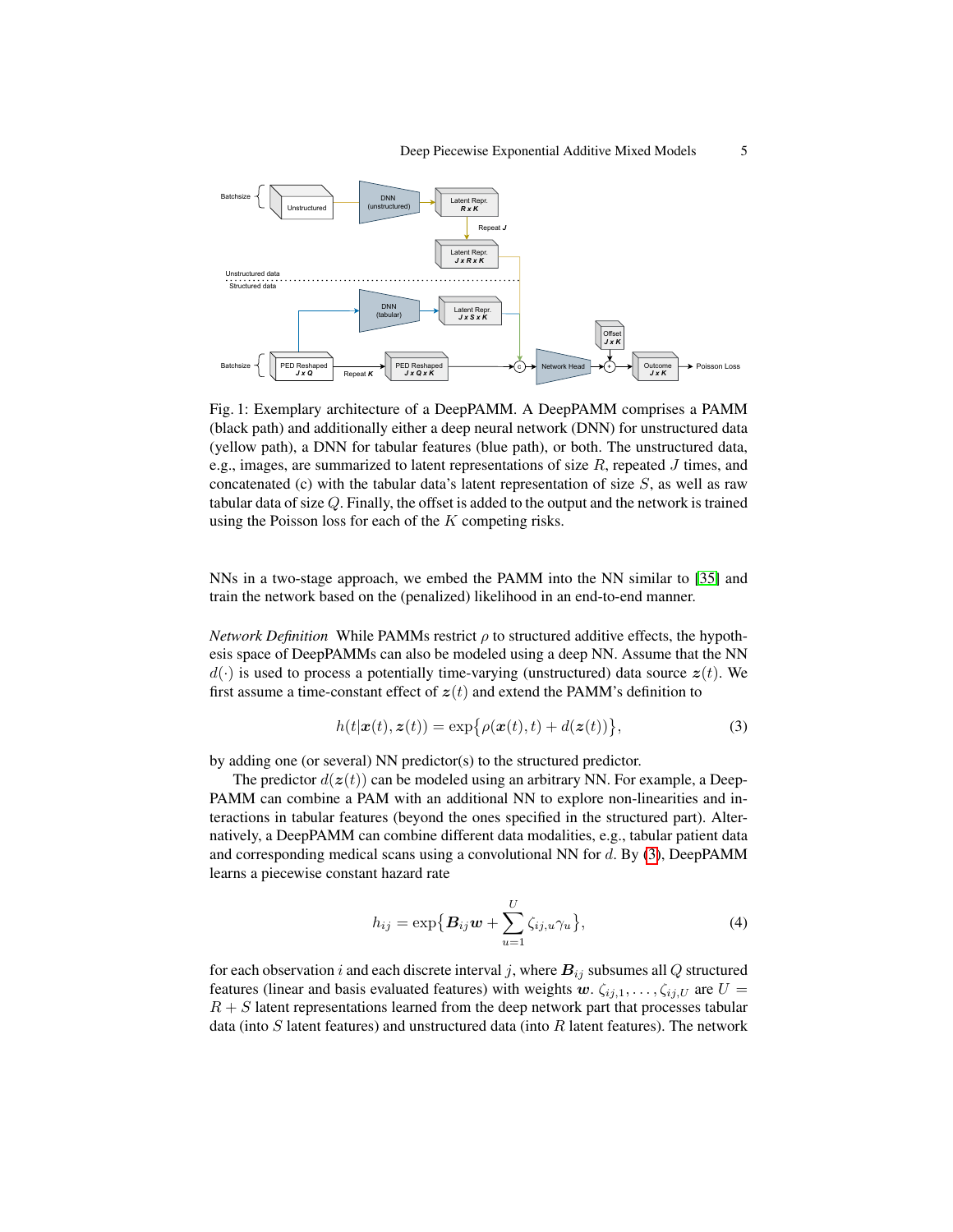then combines these U latent representations to learn the effect  $\gamma_1, \dots, \gamma_U$  of each of these feature effects. Due to the additive structure in predictor [\(4\)](#page-4-1), the structured terms with linear effects  $w$  preserve their interpretability inherited from PAMMs.

*PED and Latent Representations*  $d(z(t))$  can be viewed as linear effects of U latent representations derived from inputs  $z(t)$ . In [\(3\)](#page-4-0) this representation is combined with the structured features in a last layer summing up the two predictors. If  $z$  is constant over time, i.e.,  $z(t) \equiv z$ , it is not straightforward to combine these latent representations with the PED format properly. A naive approach would be to repeat the original data source z over all J intervals. This, however, leads to significant computational overhead and storage of redundant information. Instead, we resort to weight-sharing and reshaping within the network that allows learning a single latent representation per observation for all  $J$  intervals (cf. Figure [1\)](#page-4-2). First, the original tabular data is transformed to the PED format prior to the network training. Subsequently, the reshaped three-dimensional PED tensor batches with the same sampling dimension as the unstructured data source  $z$  are passed through the network.  $z$  itself is transformed into R latent representations and then repeated  $J$  times for each interval. This avoids repeating the original unstructured data source multiple times. Finally, we combine these representations with the original tabular data and the  $S$  non-linear representations of the structured data part into a joint set of features. While we here focus on time-constant unstructured data, our framework can be extended to allow for time-varying unstructured features by simply also supplying the time t to the deep NN d explicitly, i.e., extending  $d(z(t))$  in [\(3\)](#page-4-0) to  $d(z(t), t)$ .

*Learning Non-proportional Hazards* PAMMs allow for non-proportional hazards via an interaction of features  $x$  with a feature that represents time in each of the J intervals. In practice, however, the accompanying computational complexity and manual definition of these interactions are often infeasible. In DeepPAMM, such interactions can be modeled using an appropriate multilayer NN architecture. In particular, interactions between features  $z(t)$  and the follow-up t can be expressed by  $h(t|\mathbf{x}(t), z(t)) =$  $\exp{\lbrace \rho(\mathbf{x}(t), d(\mathbf{z}(t)), t) \rbrace}$ , where  $\rho$  now also depends on the the specified NN to model a non-proportional hazard in  $z(t)$ . As the PH assumption is a helpful inductive bias for applications with small sample sizes, we recommend this extension for larger data sets or in applications where the PH assumption is clearly violated.

*Learning Competing Risks Hazards* When modeling competing risks data with K different risks that determine the time-to-event, one is interested in retrieving the cumulative incidence functions of each risk (CIFs). Our architecture allows for a holistic way of modeling the hazard of subject  $i$  in interval  $j$  and cause  $k$  in a joint NN:  $h_{ijk} = \exp\left\{B_{ijk}w_k + \sum_{u=1}^U \zeta_{ijk,u}\gamma_{k,u}\right\}$ , where  $B_{ijk}$  is equivalent to the input  $B_{ij}$ , i.e., we repeat  $B_{ij}$  K times so that cause-specific weights  $w_k$  share the same inputs. Similarly, the latent representations  $\zeta_{ijk,u}$  now also depend on the risk  $k = 1, \ldots, K$ to yield cause-specific effects  $\gamma_{k,u}$  for each latent feature. Figure [1](#page-4-2) illustrates the CR case for an exemplary network architecture. Training the network is based on a joint loss summing up all K loss contributions for each CR and weighted by binary interval weights if the observation is still at risk in the  $j$ th interval and 0 if not.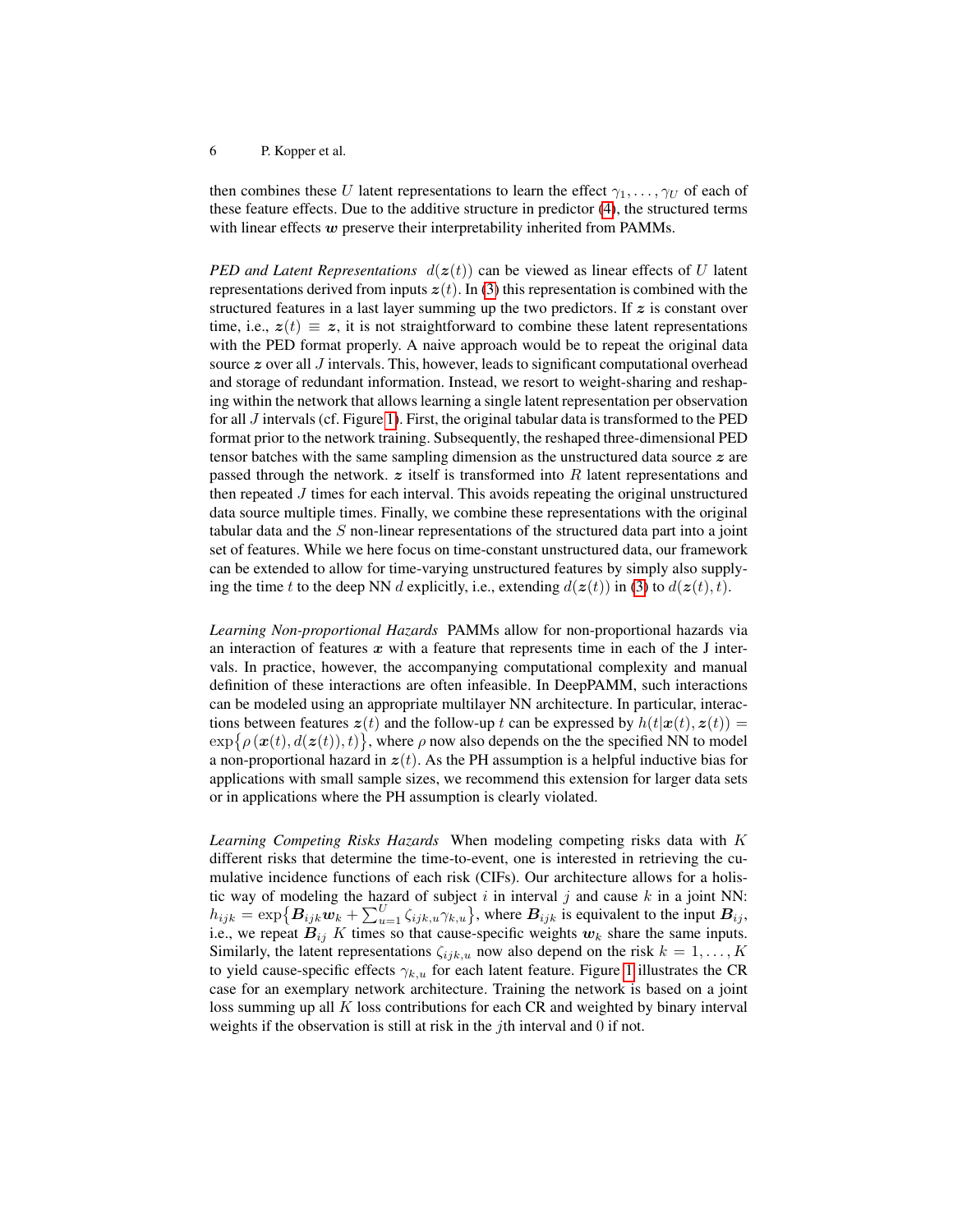*Learning Mixed Effects and Recurrent Events* In many SA settings, data comes in clusters. For example, the survival of patients has been observed at different locations. This is typically the case for multi-center studies for which survival may substantially vary between clusters while being more homogeneous within each cluster. A random effect (RE), i.e., a linear effect for each cluster with a normal prior, can account for this within-cluster correlation. REs can also be used to account for repeated measurements and recurrent events. Optimization of NNs with random or mixed effects can be done using an EM-type optimization routine (see, e.g., [\[45\]](#page-12-12)), by training a Bayesian NN (see, e.g., [\[19\]](#page-11-15)), or by tuning the prior variance based on the equivalence of a random normal prior and a ridge-penalized effect (see, e.g., [\[43\]](#page-12-10)). While learning the RE prior variance explicitly is desirable, a carefully chosen ridge penalization should yield similar results (due to their mathematical equivalence) while being more straightforward to incorporate in most NNs.

## 5 Numerical Experiments

We first explore DeepPAMM by investigating some of the proposed model properties in a simulation study. Additionally, we compare DeepPAMM with state-of-the-art algorithms on various benchmark data sets including real-world medical applications. We examine model performance via the integrated Brier score (IBS) [\[16\]](#page-11-16), which measures both, discrimination and calibration of predicted survival probabilities. Instead of integrating over the whole time domain, we evaluate the IBS at the first three quartiles (Q25, Q50, Q75) of the observed event times in the test set, in order to assess the performance at different time points. While DL-based approaches usually require large data sets for training, DeepPAMM also works well in small data set regimes. In the worst case, if there is not enough data to train the deep part of our network, the structured network part will dominate the predictions. DeepPAMM will then effectively fall back to estimate a PAMM, which in turn is well suited for small data sets. This property is especially important in SA where most data sets are relatively small.

#### 5.1 Simulation and Ablation Study

The goal of our simulation study is to investigate the performance of DeepPAMM under various controlled settings with a focus on 1) mixed effects, 2) competing risks, 3) multimodal data. For all simulations, the data generating process incorporates both, linear effects and non-linear interactions. For every setting, we repeat this procedure 25 times to account for variance in data generation and model fitting. In the spirit of an ablation study, we compare DeepPAMM with its corresponding PAM(M) to investigate the attribution of performance gains as well as the relation to an ideal model (Optimal).

For competing risks, we simulate two competing risks based on two different hazards structures. While cause 1 is based on 5 features and multiple non-linear interaction effects, cause 2 relates to 3 features and a more moderate level of interactions as well as non-linearities.

For mixed effects, we simulate repeated measurements by defining 60 clusters and drawing a random effect for each cluster unit from a normal distribution with zero mean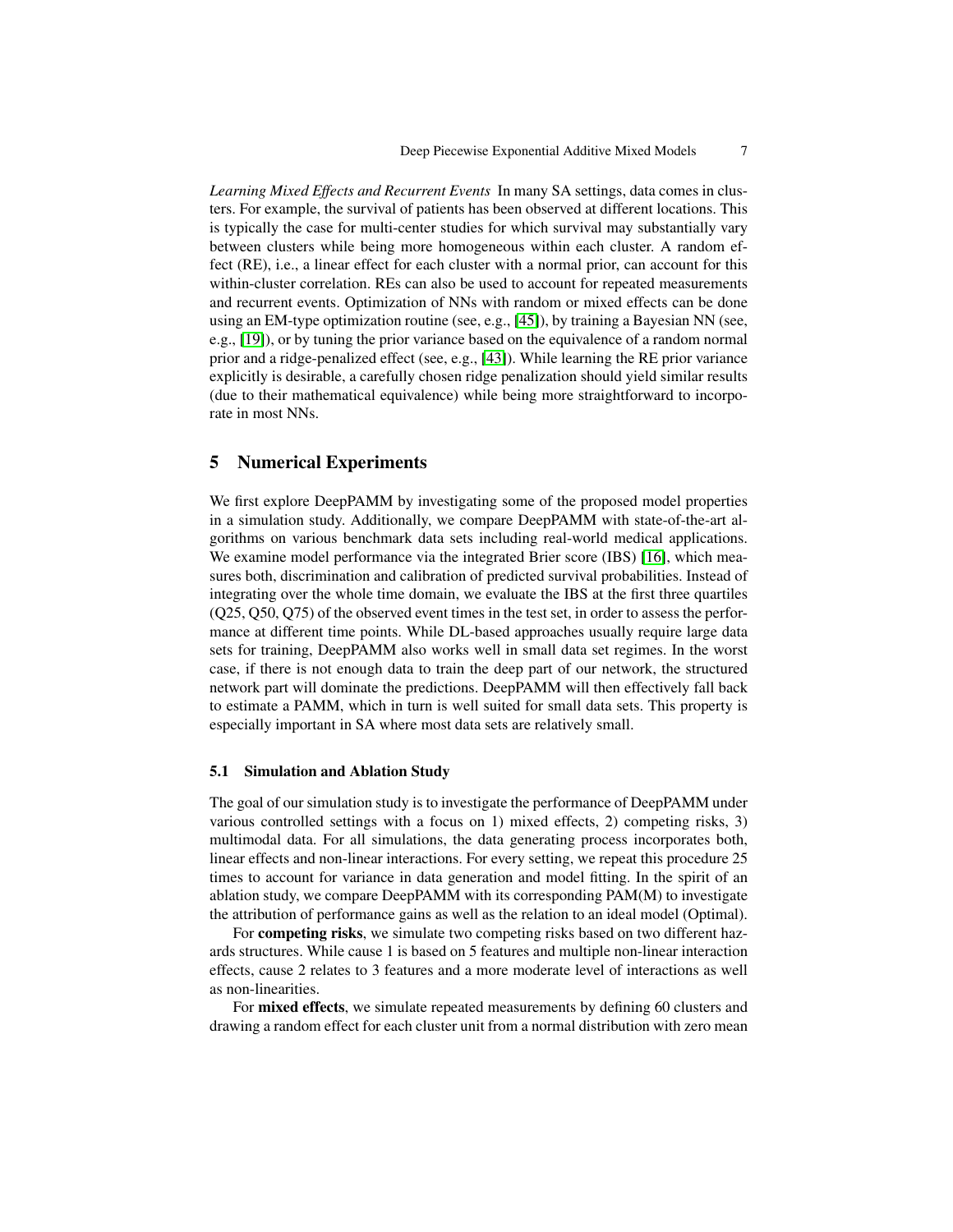<span id="page-7-0"></span>Table 1: Comparison of the average IBS (with standard deviation in brackets) across the three quartiles Q25, Q50, Q75 (rows) for different methods (columns) in different study settings. The †-symbol indicates methods that can only take tabular data information into account.

|             | $CR$ (cause 1)  |                 | $CR$ (cause 2) |                 |                 | Mixed effects |                                                                                                             |                 | Multimodal |                 |                 |                  |
|-------------|-----------------|-----------------|----------------|-----------------|-----------------|---------------|-------------------------------------------------------------------------------------------------------------|-----------------|------------|-----------------|-----------------|------------------|
|             | O <sub>25</sub> | O <sub>50</sub> | Q75            | O <sub>25</sub> | O <sub>50</sub> | Q75           | O <sub>25</sub>                                                                                             | O <sub>50</sub> | Q75        | O <sub>25</sub> | O <sub>50</sub> | O75              |
| KМ          | 5.1             | 10.8            | 16.2           | 4.3             | 9.1             | 13.6          | 7.0                                                                                                         | 13.5            | 18.2       | $4.1^{\dagger}$ | $8.0^{\dagger}$ | $12.1^{\dagger}$ |
|             |                 |                 |                |                 |                 |               | $(0.43)$ $(0.49)$ $(0.57)$ $(0.31)$ $(0.52)$ $(0.60)$ $(0.47)$ $(0.57)$ $(0.68)$ $(0.44)$ $(0.49)$ $(0.66)$ |                 |            |                 |                 |                  |
| <b>PAMM</b> | 33              | 6.0             | 8.9            | 2.5             | 4.5             | 7.0           | 3.9                                                                                                         | 6.9             | 9.1        | $3.7^{\dagger}$ | $6.3^{\dagger}$ | $8.6^{\dagger}$  |
|             |                 |                 |                |                 |                 |               | $(0.32)$ $(0.52)$ $(0.52)$ $(0.21)$ $(0.38)$ $(0.61)$ $(0.49)$ $(0.71)$ $(0.89)$ $(0.43)$ $(0.63)$ $(0.71)$ |                 |            |                 |                 |                  |
| Ours        | 2.9             | 5.4             | 8.1            | 2.4             | 4.4             | 6.8           | 3.2                                                                                                         | 5.7             | 7.5        | 3.6             | 6.1             | 8.4              |
|             |                 |                 |                |                 |                 |               | $(0.41)$ $(0.40)$ $(0.43)$ $(0.38)$ $(0.46)$ $(0.68)$ $(0.41)$ $(0.61)$ $(0.69)$ $(0.43)$ $(0.52)$ $(0.65)$ |                 |            |                 |                 |                  |
| Optimal     | 2.9             | 5.4             | 8.0            | 2.1             | 4.1             | 6.5           | 2.9                                                                                                         | 5.2             | 6.8        | 3.6             | 6.1             | 8.3              |
|             |                 |                 |                |                 |                 |               | $(0.72)$ $(0.80)$ $(0.79)$ $(0.22)$ $(0.39)$ $(0.63)$ $(0.36)$ $(0.57)$ $(0.68)$ $(0.42)$ $(0.58)$ $(0.68)$ |                 |            |                 |                 |                  |

and a standard deviation of 1.5. Before training DeepPAMM, we pre-train the random effects of the DeepPAMM with the corresponding PAMM and use the associated ridge penalty as a warm start for tuning.

For the multimodal data scenario, we simulate log-hazards based on linear latent effects from point clouds (PC) based on the data set from ModelNet10 [\[44\]](#page-12-13). Each of the PC labels is associated with a different latent coefficient ranging from -0.5 to 0.75. The hazard is defined to depend on these latent coefficients as well as on tabular features. A reduced PointNet [\[31\]](#page-12-14) is used to model the PCs. This set up has been adapted from [\[23\]](#page-11-12).

*Results* Model comparisons are provided in Table [1.](#page-7-0) In summary, our proposed model is the best performing method across all three settings and in most cases yields performance values close to the optimal error in terms of the IBS. While performance gains in absolute terms seem small, the decrease in IBS relative to the optimal error is especially noteworthy for CR (cause 1) and the mixed effects setting. Results confirm that DeepPAMM works well in various of the proposed data situations. The ablation study further justifies the deep part of DeepPAMM by its improved performance in comparison to PAMM.

#### 5.2 Benchmark Analysis

We compare our approach with various state-of-the-art methods (Table [2\)](#page-8-0). Comparisons include a tree-based method (ORSF; [\[21\]](#page-11-4)), a boosting approach (PEMXGB; [\[4\]](#page-10-3)), as well as (DeepHit; [\[27\]](#page-12-1)), a well-established deep NN for SA. As baseline models we use a Kaplan-Meier estimator (KM; [\[11\]](#page-11-0)) and a Cox PH model (CPH; [\[11\]](#page-11-0)). We restrict our comparison to directly and publicly available SA data sets that have been used in the benchmarks of methods listed above, namely *tumor* [\[5\]](#page-10-6), *gbsg2* [\[37\]](#page-12-15), *metabric* (cf. [\[27\]](#page-12-1)), *breast* [\[39\]](#page-12-16), *mgus2* [\[26\]](#page-11-17), and *icu* (cf. [\[18\]](#page-11-18)). For each method, we perform a random search with 50 configurations and compare the aggregated (mean and std.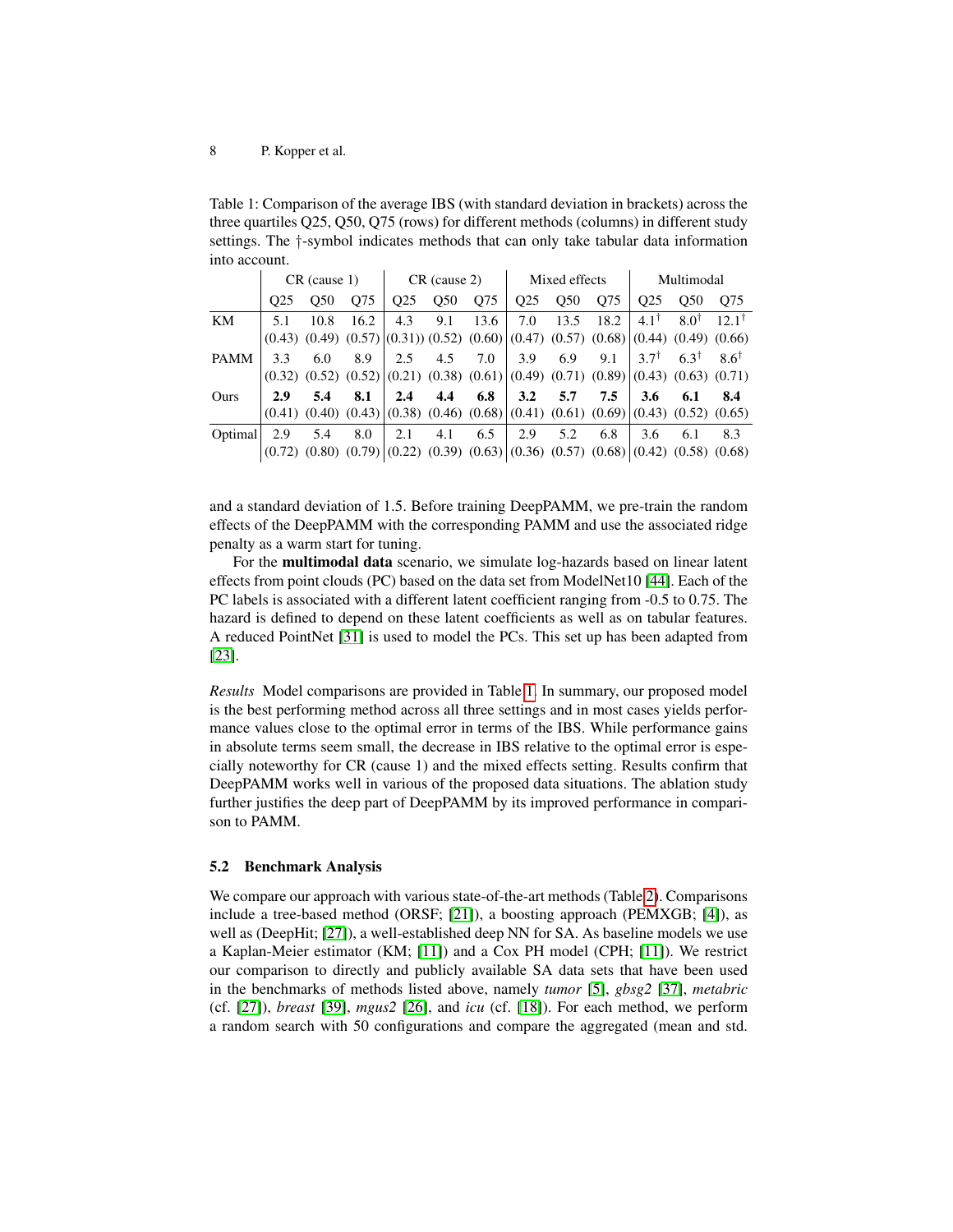| Data Set               |                 | KM                        | Cox PH                   | <b>ORSF</b>              | <b>PEMXGB</b>                                                   | DeepHit                  | DeepPAMM      |
|------------------------|-----------------|---------------------------|--------------------------|--------------------------|-----------------------------------------------------------------|--------------------------|---------------|
|                        | O25             | 6.6(0.59)                 |                          | $6.0(0.58)$ 5.5 $(0.56)$ | 5.7(0.63)                                                       | 5.6(0.55)                | 5.7(0.59)     |
| tumor                  | O <sub>50</sub> |                           |                          |                          | 12.3 (0.86) 11.2 (0.82) 10.8 (0.91) 10.9 (1.05) 11.0 (0.96)     |                          | 10.9(0.86)    |
|                        |                 |                           |                          |                          | Q75 17.6 (0.79) 16.3 (0.77) 16.3 (0.85) 16.2 (0.92) 16.4 (0.95) |                          | 16.2 $(0.81)$ |
|                        | O <sub>25</sub> | 3.1(0.49)                 | 3.1(0.45)                | 3.0(0.45)                | 3.0(0.46)                                                       | 3.1(0.49)                | 3.1(0.41)     |
| gbsg2                  | Q <sub>50</sub> | 6.8(0.80)                 | 6.5(0.72)                | 6.2 $(0.70)$             | 6.3(0.68)                                                       | 6.6(0.8)                 | 6.5(0.69)     |
|                        | O75             | 12.5(1.04)                |                          | $11.4(0.94)$ 11.1 (0.95) |                                                                 | $11.3(1.01)$ 11.9 (0.99) | 11.5(0.95)    |
|                        | O <sub>25</sub> | 4.0(0.22)                 | 4.0(0.26)                | 4.1(0.25)                | 3.8(0.22)                                                       | 4.0(0.22)                | 3.9(0.27)     |
| metabric Q50           |                 | 8.6(0.51)                 | 8.2(0.54)                | 8.9 (0.46)               | 7.8(0.49)                                                       | 8.4(0.45)                | 7.9(0.45)     |
|                        | Q75             | 14.0(0.38)                | 12.9(0.47)               | 14.7(1.19)               | 12.3(0.51)                                                      | 13.5 (0.40)              | 12.6 (0.44)   |
|                        | Q <sub>25</sub> | 1.9(0.61)                 |                          | 2.0(0.59)                | 2.0(0.57)                                                       | 2.1(0.54)                | 1.9(0.60)     |
| breast                 | O <sub>50</sub> | 4.1(0.89)                 |                          | 4.0(0.80)                | 4.0(0.83)                                                       | 4.2(0.81)                | 4.0(0.90)     |
|                        | Q75             | 7.1(1.13)                 |                          | 6.7(0.96)                | 6.7 $(1.10)$                                                    | 7.1(1.02)                | 6.8(1.33)     |
|                        | O <sub>25</sub> | 1.1(0.21)                 | $\overline{\phantom{0}}$ |                          | 1.9(0.34)                                                       | 1.1 $(0.21)$             | 1.1 $(0.21)$  |
| $m$ gus $2$            | O <sub>50</sub> | 2.2(0.34)                 |                          |                          | 4.1(0.55)                                                       | 2.2(0.34)                | 2.2(0.34)     |
| $\text{(cause 1)}$ Q75 |                 | 3.4(0.48)                 |                          |                          | 6.9(0.69)                                                       | 3.5(0.51)                | 3.4(0.49)     |
|                        | O <sub>25</sub> | 8.7(0.52)                 | $\overline{\phantom{m}}$ | $\overline{\phantom{0}}$ | 8.6(0.65)                                                       | 8.1(0.55)                | 8.3 (0.49)    |
| $m$ gus $2$            |                 | Q50 14.4 $(0.61)$         |                          |                          |                                                                 | 13.9 (0.84) 12.9 (0.66)  | 13.1(0.65)    |
| (cause 2)              |                 | $Q75$ 18.4 $(0.60)$       |                          | -                        |                                                                 | $17.9(1.04)$ 15.8 (0.67) | 16.0(0.67)    |
|                        | O <sub>25</sub> | 1.3(0.06)                 | $\overline{\phantom{0}}$ |                          | 1.4(0.66)                                                       | 1.3(0.06)                | 1.3(0.06)     |
| icu                    | Q50             | 3.6(0.14)                 | $\overline{\phantom{a}}$ |                          | 3.6(0.13)                                                       | 3.5(0.13)                | 3.5(0.13)     |
| (cause 1)              | Q75             | 6.7(0.19)                 | $\overline{\phantom{a}}$ | -                        | 6.7(0.19)                                                       | 6.5(0.20)                | 6.4(0.19)     |
|                        | Q <sub>25</sub> | 3.5(0.15)                 |                          |                          | 3.5(0.14)                                                       | 3.4(0.14)                | 3.4(0.14)     |
| icu                    | O <sub>50</sub> | 7.6(0.17)                 |                          |                          | 7.6(0.17)                                                       | 7.3(0.17)                | 7.3(0.16)     |
|                        |                 | (cause 2) Q75 12.0 (0.15) |                          |                          |                                                                 | 12.1 (0.17) 11.5 (0.20)  | 11.3 $(0.17)$ |

<span id="page-8-0"></span>Table 2: Performance comparison based on the IBS  $(\downarrow)$  at the three quartiles (Q25, Q50, Q75) across different data sets (rows) and models (columns) with best models per row highlighted in bold. Missing entries are due to missing support for CRs.

deviation) test set performances on 25 distinct train-test-splits. The data sets impose different challenges, including CR (icu, mgus2), high-dimensional data (breast), and mixed effects (icu). For these, DeepPAMM is consistently among the best-performing survival models. The main point here is that DeepPAMM is competitive compared to other state-of-the-art methods while maintaining interpretability as illustrated in [5.3.](#page-8-1)

#### <span id="page-8-1"></span>5.3 Extended Case Study

In this extended case study, we show how DeepPAMM can be used to obtain interpretable feature effects and at the same time incorporate potentially high-dimensional interactions. To illustrate this, we apply DeepPAMM to spatio-temporal data where the outcome is response times (time-to-arrival) of the London fire brigade to fire-related emergency calls [\[38\]](#page-12-17). Additionally, the data includes geographic coordinates of the site of the fire as well as information about the ward from which the truck was deployed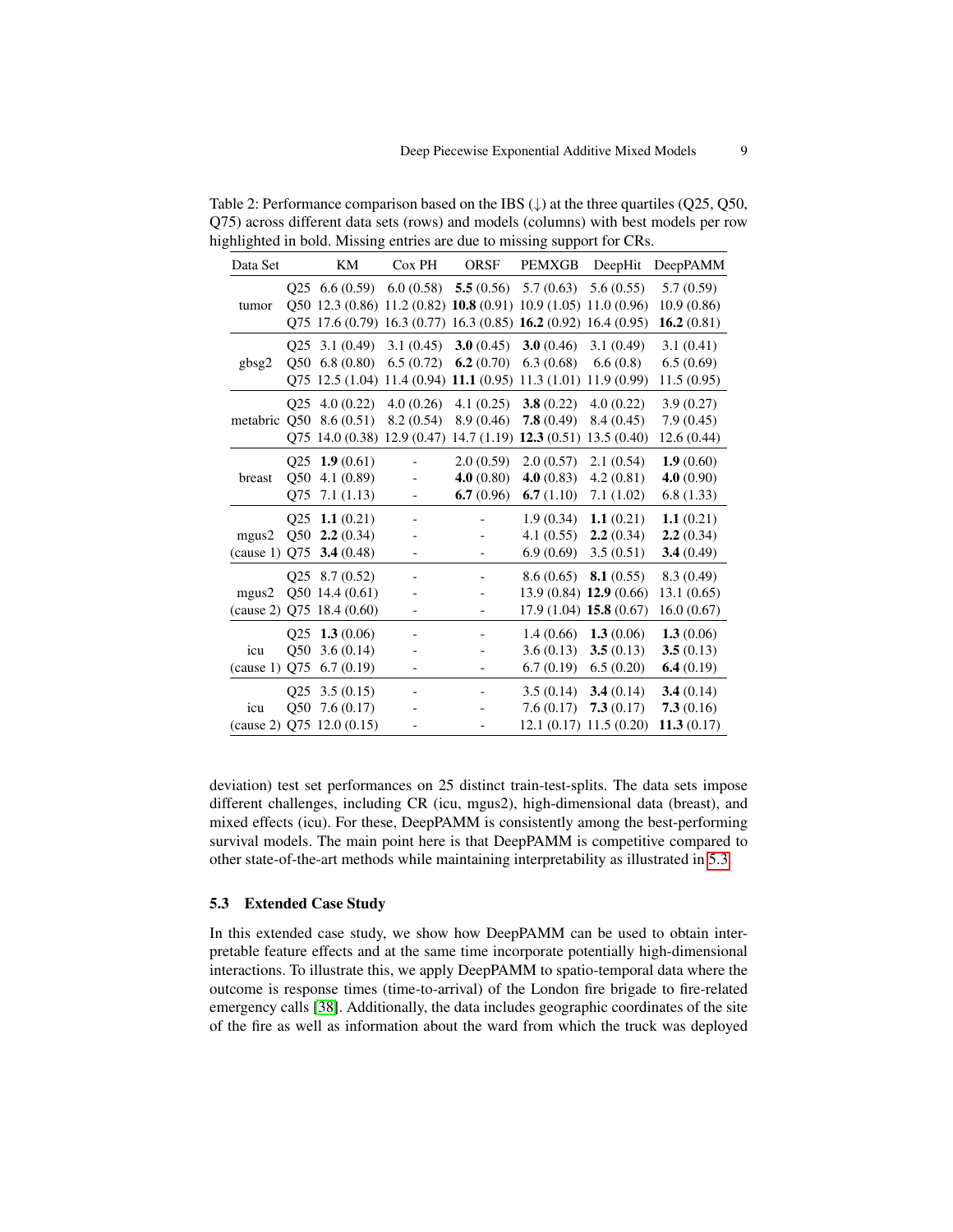<span id="page-9-0"></span>Table 3: Performance comparison based on the IBS  $(\downarrow)$  at the three quartiles (Q25, Q50, Q75) across different models (columns) for the data set of [\[38\]](#page-12-17) with best models per row highlighted in bold. The performance has been assessed using 25 train-test splits.

| <b>Ouantile</b> | KM. | PAMM | DeepPAMM                                   |
|-----------------|-----|------|--------------------------------------------|
| O <sub>25</sub> |     |      | $12.8(0.28)$ 12.3 $(0.30)$ 12.2 $(0.32)$   |
| O <sub>50</sub> |     |      | $18.1(0.18) 16.9(0.21)$ <b>16.7</b> (0.23) |
| O <sub>75</sub> |     |      | 19.9 (0.11) 18.4 (0.14) 18.2 (0.14)        |

and the time of day of the incident. We expect a non-linear effect of the time of day that varies with day and night times as well as traffic hours and a bivariate spatial effect of the location with different hazards in different regions of the city. Therefore, we model the hazard for arrival at time t given time of day  $t_d$ , spatial coordinates ( $c_1$  and  $c_2$ ) and ward  $v = 1, \ldots, V$  as

$$
\log(h(t|t_d, c_1, c_2, v)) = \underbrace{\beta_0 + f_0(t) + f_1(t_d) + f_2(c_1, c_2) + b_v}_{\text{structured}} + \underbrace{d(t, t_d, c_1, c_2, v)}_{\text{unstructured}}
$$

where  $f_1(t_d)$  is estimated as a cyclic spline that enforces equal values of the function at 0 and 24 hours,  $f_2(c_1, c_2)$  is a bivariate tensor product spline and  $b_v$  are random effects for the individual wards. In the unstructured part, we additionally allow for highdimensional interactions between the features from the structured part. This way, we can investigate whether the predictive performance can be improved beyond the structured part. Structured effects are given in Figure [2.](#page-10-7) For interpretation, note that higher hazards imply shorter response times, thus response times are on average longer during night hours and between 12 and 18 p.m. as well as in the periphery of the city. The results w.r.t. the predictive performance are shown in Table [3,](#page-9-0) where we compare our model with a KM baseline and the respective PAMM. In addition to the PAMM specification, our model includes a NN with three layers (64, 32, 8 neurons) to model feature interactions. The results indicate that on average the performance improves slightly when the unstructured part is added. Given the resulting standard deviations, we conclude that the structured part is sufficient. Further, DeepPAMM's structured effects are in line with results presented in [\[38\]](#page-12-17). This shows the strength of DeepPAMM: maintaining interpretability of covariate effects as illustrated in Figure [2,](#page-10-7) while also allowing the investigation of additional effects in the unstructured part.

## 6 Concluding Remarks

We present DeepPAMM, a novel semi-structured deep learning approach to survival analysis. Our experiments demonstrate that our model has high predictive capacity and is capable of modeling diverse complex data associations. DeepPAMM allows to include non-linear and feature interaction effects in the model, can be used to model nonproportional hazards, time-varying effects and competing risks, while also accounting for correlation in the data using mixed effects. The deep part of the model further makes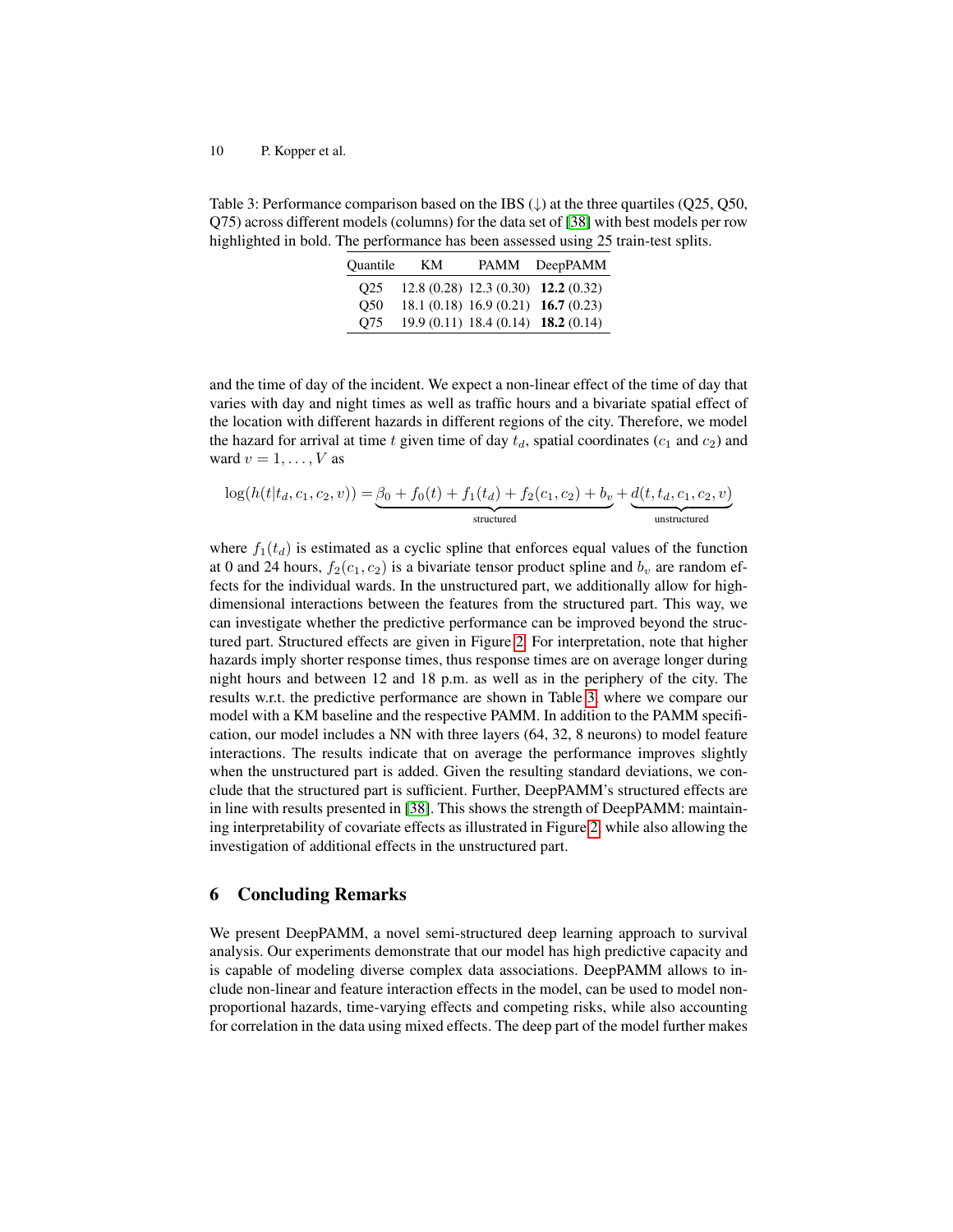<span id="page-10-7"></span>

Fig. 2: Smooth cyclic (left) and spatial (right) effect of a DeepPAMM. Effects are from a single of the 25 runs.

estimation in high-dimensional settings possible and can be used to include unstructured data into the survival analysis. The additive predictor in our approach allows for straightforward interpretability and to recover the PAM(M) when no additional deep predictors are necessary. Our method can be fit using existing software solutions (e.g., deepregression [\[34\]](#page-12-18)).

## 7 Acknowledgements

This work has been partly funded by the German Federal Ministry of Education and Research (BMBF) under Grant No. 01IS18036A. The authors of this work take full responsibility for its content.

# References

- <span id="page-10-4"></span>1. Alaa, A.M., van der Schaar, M.: Deep multi-task gaussian processes for survival analysis with competing risks. In: Proceedings of the 31st International Conference on Neural Information Processing Systems, pp. 2326–2334. Curran Associates Inc. (2017)
- <span id="page-10-0"></span>2. Argyropoulos, C., Unruh, M.L.: Analysis of Time to Event Outcomes in Randomized Controlled Trials by Generalized Additive Models. PLoS ONE 10(4), e0123784 (2015)
- <span id="page-10-1"></span>3. Bender, A., Groll, A., Scheipl, F.: A generalized additive model approach to time-to-event analysis. Statistical Modelling 18(3-4), 299–321 (2018)
- <span id="page-10-3"></span>4. Bender, A., Rügamer, D., Scheipl, F., Bischl, B.: A General Machine Learning Framework for Survival Analysis. In: Hutter, F., Kersting, K., Lijffijt, J., Valera, I. (eds.) Machine Learning and Knowledge Discovery in Databases. pp. 158–173. Lecture Notes in Computer Science, Springer International Publishing, Cham (2021)
- <span id="page-10-6"></span>5. Bender, A., Scheipl, F.: pammtools: Piece-wise exponential Additive Mixed Modeling tools. arXiv:1806.01042 [stat] (2018), arXiv: 1806.01042
- <span id="page-10-2"></span>6. Bender, A., Scheipl, F., Hartl, W., Day, A.G., Küchenhoff, H.: Penalized estimation of complex, non-linear exposure-lag-response associations. Biostatistics 20(2), 315–331 (2019)
- <span id="page-10-5"></span>7. Biganzoli, E., Boracchi, P., Marubini, E.: A general framework for neural network models on censored survival data. Neural Networks 15(2), 209–218 (2002)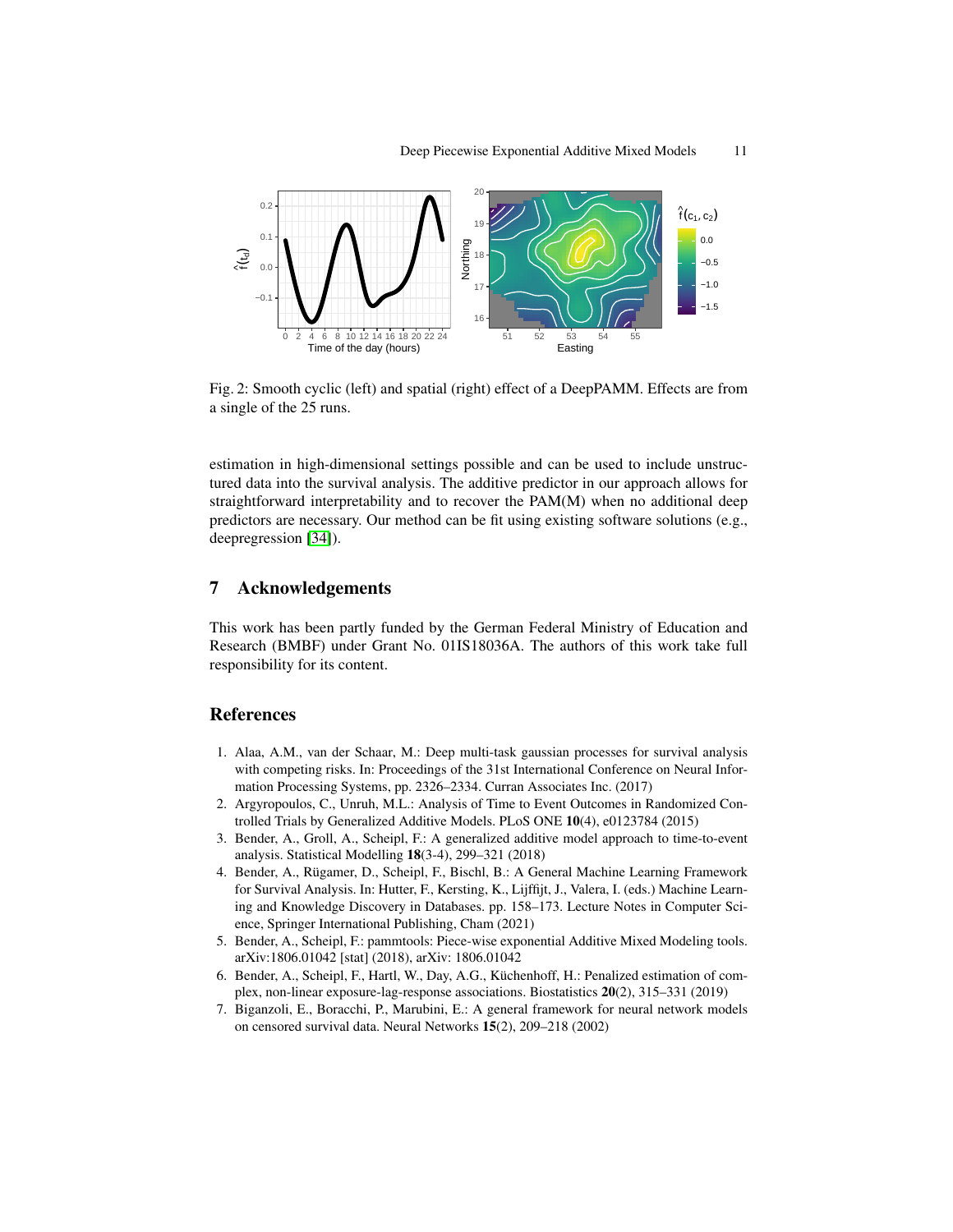- 12 P. Kopper et al.
- <span id="page-11-5"></span>8. Breiman, L.: Random forests. Machine learning 45(1), 5–32 (2001)
- <span id="page-11-2"></span>9. Cai, T., Hyndman, R.J., Wand, M.P.: Mixed model-based hazard estimation. Journal of Computational and Graphical Statistics 11(4), 784–798 (2002)
- <span id="page-11-6"></span>10. Chen, T., Guestrin, C.: XGBoost: A Scalable Tree Boosting System. Proceedings of the 22nd ACM SIGKDD International Conference on Knowledge Discovery and Data Mining - KDD '16 pp. 785–794 (2016), arXiv: 1603.02754
- <span id="page-11-0"></span>11. Cox, D.R.: Regression Models and Life-Tables. Journal of the Royal Statistical Society. Series B (Methodological) 34(2), 187–220 (1972)
- <span id="page-11-7"></span>12. Faraggi, D., Simon, R.: A neural network model for survival data. Statistics in Medicine 14(1), 73–82 (1995)
- <span id="page-11-13"></span>13. Fornili, M., Ambrogi, F., Boracchi, P., Biganzoli, E.: Piecewise Exponential Artificial Neural Networks (PEANN) for Modeling Hazard Function with Right Censored Data. In: Formenti, E., Tagliaferri, R., Wit, E. (eds.) Computational Intelligence Methods for Bioinformatics and Biostatistics. pp. 125–136. Lecture Notes in Computer Science, Springer International Publishing, Cham (2014)
- <span id="page-11-1"></span>14. Friedman, M.: Piecewise exponential models for survival data with covariates. The Annals of Statistics 10(1), 101–113 (1982)
- <span id="page-11-8"></span>15. Gensheimer, M.F., Narasimhan, B.: A scalable discrete-time survival model for neural networks. PeerJ 7, e6257 (2019)
- <span id="page-11-16"></span>16. Graf, E., Schmoor, C., Sauerbrei, W., Schumacher, M.: Assessment and comparison of prognostic classification schemes for survival data. Statistics in medicine 18(17-18), 2529–2545 (1999)
- <span id="page-11-11"></span>17. Haarburger, C., Weitz, P., Rippel, O., Merhof, D.: Image-based survival prediction for lung cancer patients using cnns. In: 2019 IEEE 16th International Symposium on Biomedical Imaging (ISBI 2019). pp. 1197–1201. IEEE (2019)
- <span id="page-11-18"></span>18. Hartl, W.H., Bender, A., Scheipl, F., Kuppinger, D., Day, A.G., Küchenhoff, H.: Calorie intake and short-term survival of critically ill patients. Clinical Nutrition 38(2), 660–667 (2019)
- <span id="page-11-15"></span>19. Hernández-Lobato, J.M., Adams, R.: Probabilistic backpropagation for scalable learning of bayesian neural networks. In: International conference on machine learning. pp. 1861–1869. PMLR (2015)
- <span id="page-11-3"></span>20. Ishwaran, H., Kogalur, U.B., Blackstone, E.H., Lauer, M.S.: Random survival forests. The Annals of Applied Statistics 2(3), 841–860 (2008)
- <span id="page-11-4"></span>21. Jaeger, B.C., Long, D.L., Long, D.M., Sims, M., Szychowski, J.M., Min, Y.I., Mcclure, L.A., Howard, G., Simon, N.: Oblique random survival forests. The Annals of Applied Statistics 13(3), 1847–1883 (2019)
- <span id="page-11-9"></span>22. Katzman, J.L., Shaham, U., Cloninger, A., Bates, J., Jiang, T., Kluger, Y.: Deepsurv: personalized treatment recommender system using a cox proportional hazards deep neural network. BMC medical research methodology 18(1), 1–12 (2018)
- <span id="page-11-12"></span>23. Kopper, P., Pölsterl, S., Wachinger, C., Bischl, B., Bender, A., Rügamer, D.: Semi-structured deep piecewise exponential models. In: Survival Prediction-Algorithms, Challenges and Applications. pp. 40–53. PMLR (2021)
- <span id="page-11-10"></span>24. Kvamme, H., Borgan, Ø., Scheel, I.: Time-to-event prediction with neural networks and cox regression. arXiv preprint arXiv:1907.00825 (2019)
- <span id="page-11-14"></span>25. Kvamme, H., Borgan, O.: Continuous and Discrete-Time Survival Prediction with Neural Networks. arXiv preprint arXiv:1910.06724 (2019)
- <span id="page-11-17"></span>26. Kyle, R.A., Therneau, T.M., Rajkumar, S.V., Offord, J.R., Larson, D.R., Plevak, M.F., Melton III, L.J.: A long-term study of prognosis in monoclonal gammopathy of undetermined significance. New England Journal of Medicine 346(8), 564–569 (2002)